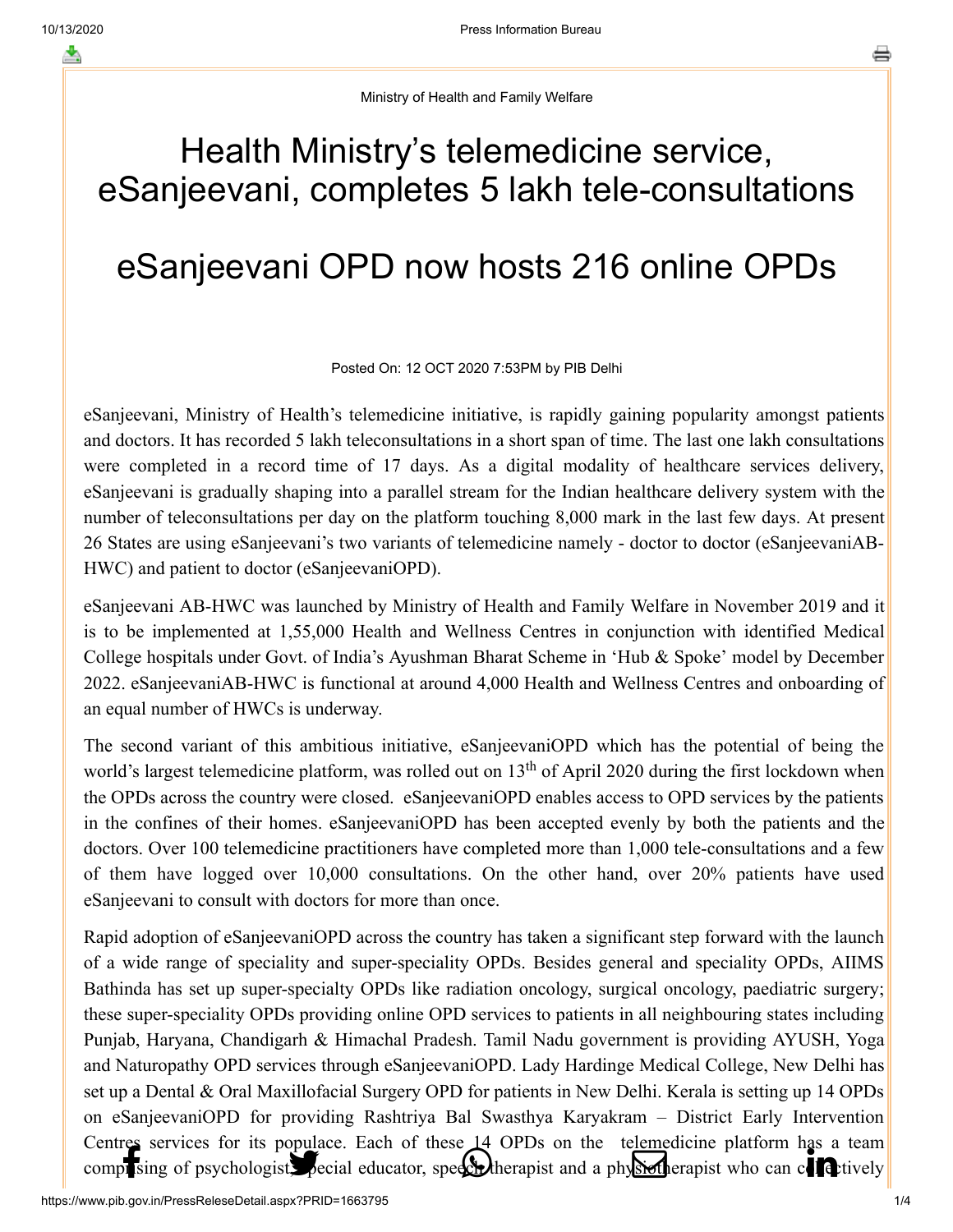[address common](http://www.facebook.com/share.php?u=https://pib.gov.in/PressReleasePage.aspx?PRID=1663795) [issues pertaining t](https://twitter.com/intent/tweet?url=https://pib.gov.in/PressReleasePage.aspx?PRID=1663795&text=Health%20Ministry%E2%80%99s%20telemedicine%20service,%20eSanjeevani,%20completes%205%20lakh%20tele-consultations)[o child development](https://api.whatsapp.com/send?text=https://pib.gov.in/PressReleasePage.aspx?PRID=1663795) [and their future h](https://mail.google.com/mail/?view=cm&fs=1&tf=1&to=&su=Health%20Ministry%E2%80%99s%20telemedicine%20service,%20eSanjeevani,%20completes%205%20lakh%20tele-consultations&body=https://pib.gov.in/PressReleasePage.aspx?PRID=1663795&ui=2&tf=1&pli=1)[ealth. At present,](https://www.linkedin.com/shareArticle?mini=true&url=https://pib.gov.in/PressReleasePage.aspx?PRID=1663795&title=Health%20Ministry%E2%80%99s%20telemedicine%20service,%20eSanjeevani,%20completes%205%20lakh%20tele-consultations&summary=My%20favorite%20developer%20program&source=LinkedIn) eSanjeevaniOPD is hosting 26 general OPDs and 190 speciality and super-speciality OPDs. Around 20,000 doctors and health-workers across the country have been trained on both the variants of eSanjeevani.

The Union Health Ministry is complementing efforts of State Governments by establishing a robust digital health ecosystem and human and infrastructural resources to boost the adoption of eSanjeevani. The Ministry has roped in Centre for Development of Advanced Computing's Mohali branch for providing end-to-end technical services like development, implementation, operations and training of health personnel.

The top ten States which have registered highest consultations through eSanjeevani and eSanjeevaniOPD platforms are Tamil Nadu (169977), Uttar Pradesh (134992), Himachal Pradesh (39326), Kerala (39300), Andhra Pradesh (31365), Uttarakhand (16442), Madhya Pradesh (14965), Gujarat (10839), Karnataka (9498), Maharashtra (7895).

| eSanjeevani Teleconsultations (12 Oct 2020) |                         |                          |
|---------------------------------------------|-------------------------|--------------------------|
| Sr No.                                      |                         | <b>Teleconsultations</b> |
|                                             | <b>INDIA</b>            | 500091                   |
| $\mathbf{1}$                                | <b>Tamil Nadu</b>       | 169977                   |
| $\overline{2}$                              | <b>Uttar Pradesh</b>    | 134992                   |
| 3                                           | <b>Himachal Pradesh</b> | 39326                    |
| $\overline{4}$                              | Kerala                  | 39300                    |
| 5                                           | Andhra Pradesh          | 31365                    |
| $6\phantom{a}$                              | <b>Uttarakhand</b>      | 16442                    |
| $\overline{7}$                              | Madhya Pradesh          | 14965                    |
| 8                                           | Gujarat                 | 10839                    |
| 9                                           | Karnataka               | 9498                     |
| 10                                          | Maharashtra             | 7895                     |
|                                             |                         |                          |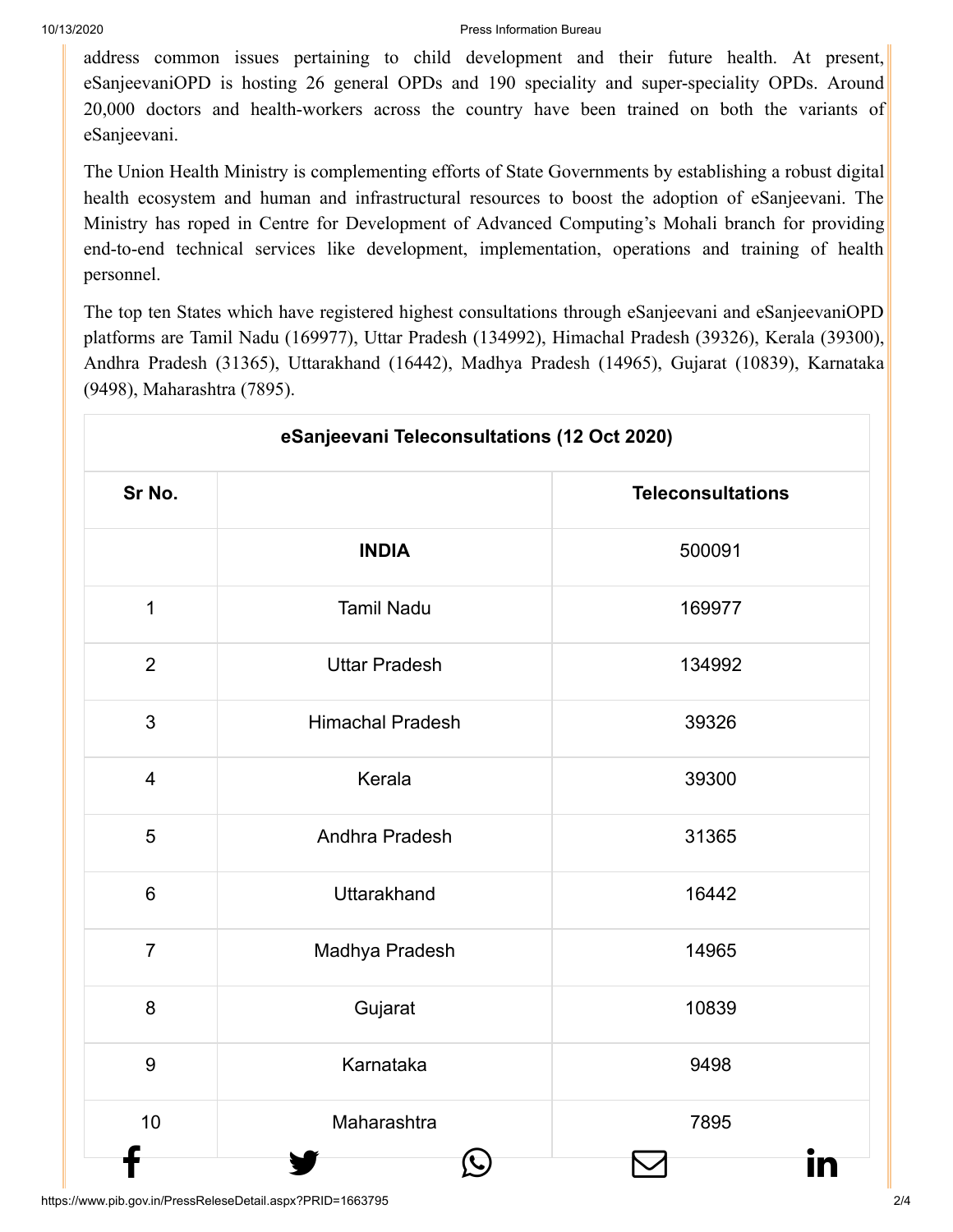| 11 | Punjab            | 6427             |
|----|-------------------|------------------|
| 12 | Delhi             | 6158             |
| 13 | Rajasthan         | 5321             |
| 14 | Jharkhand         | 1882             |
| 15 | Chandigarh        | 1538             |
| 16 | Manipur           | 1484             |
| 17 | Haryana           | 1465             |
| 18 | Assam             | 568              |
| 19 | Telangana         | 278              |
| 20 | Jammu And Kashmir | 182              |
| 21 | Goa               | 55               |
| 22 | Mizoram           | 51               |
| 23 | Arunachal Pradesh | 47               |
| 24 | Chhattisgarh      | 23               |
| 25 | Puducherry        | $\boldsymbol{9}$ |
| 26 | <b>Bihar</b>      | $\overline{4}$   |

\*\*\*

 $f$  y  $\circledcirc$   $\quad \circ$  in

MV/SJ

HFW/eSanjeevani crosses 5 lakhs/12October2020/2